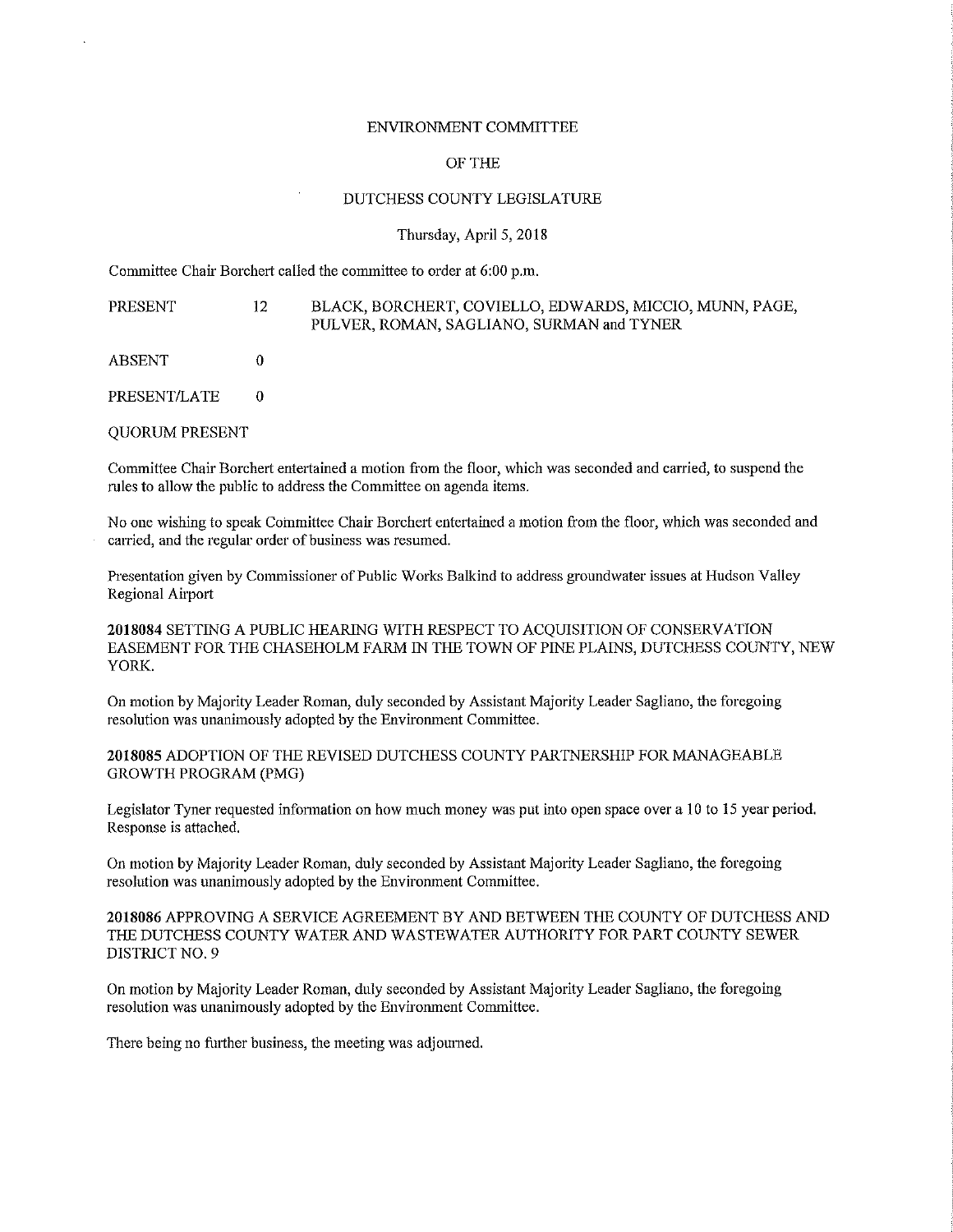From: Morris, Carolyn Sent: To: Wednesday, April 11, 2018 10:08 AM Tyner, Joel Cc: Subject: Wager, Leigh; Ortiz, Sarah FW: OPEN SPACE

Good morning Joel:

This is the information that you requested regarding Open Space. Enjoy the day.

*Carolyn Morris Clerk Dutchess County Legislature 845.486.2100* 

From: Baiano, Chris Sent: Tuesday, April 10, 2018 5:50 PM To: Morris, Carolyn <cmorris@dutchessny.gov> Cc: Wrafter, Eoin <ewrafter@dutchessny.gov>; Wager, Leigh <lwager@dutchessny.gov> Subject: RE: OPEN SPACE

Carolyn,

Info from Eoin:

| Date       | <b>Resolution #</b> | Capital Account # | Amount (\$ millions) |
|------------|---------------------|-------------------|----------------------|
| 11/1/2000  | 200342              | H0280             | \$1.0                |
| 2/2/2004   | 204023              | H0330             | \$2.0                |
| 10/10/2006 | 206246              | H0371             | \$1.0                |
| 7/25/2008  | 208206              | H0400             | \$1.6                |
| 12/16/2014 | 2014323             | H0476             | \$1.0                |
| 12/8/2016  | 2016272             | H0500             | \$1.0                |
| 12/7/2017  | 2017212             | H0512             | \$1.0                |
|            |                     |                   | \$8.6                |

In the earlier implementation of the program funding was requested from the Legislature after applications were solicited (leading to higher amounts and infrequent requests). Delays in project closing led to not soliciting for projects, the last 2008 funded project was completed in 2015.

Since 2015 our available funding has exceeded requests

Christopher Baiano Assistant County Executive Dutchess County Executive Office 22 Market Street Poughkeepsie, NY 12601